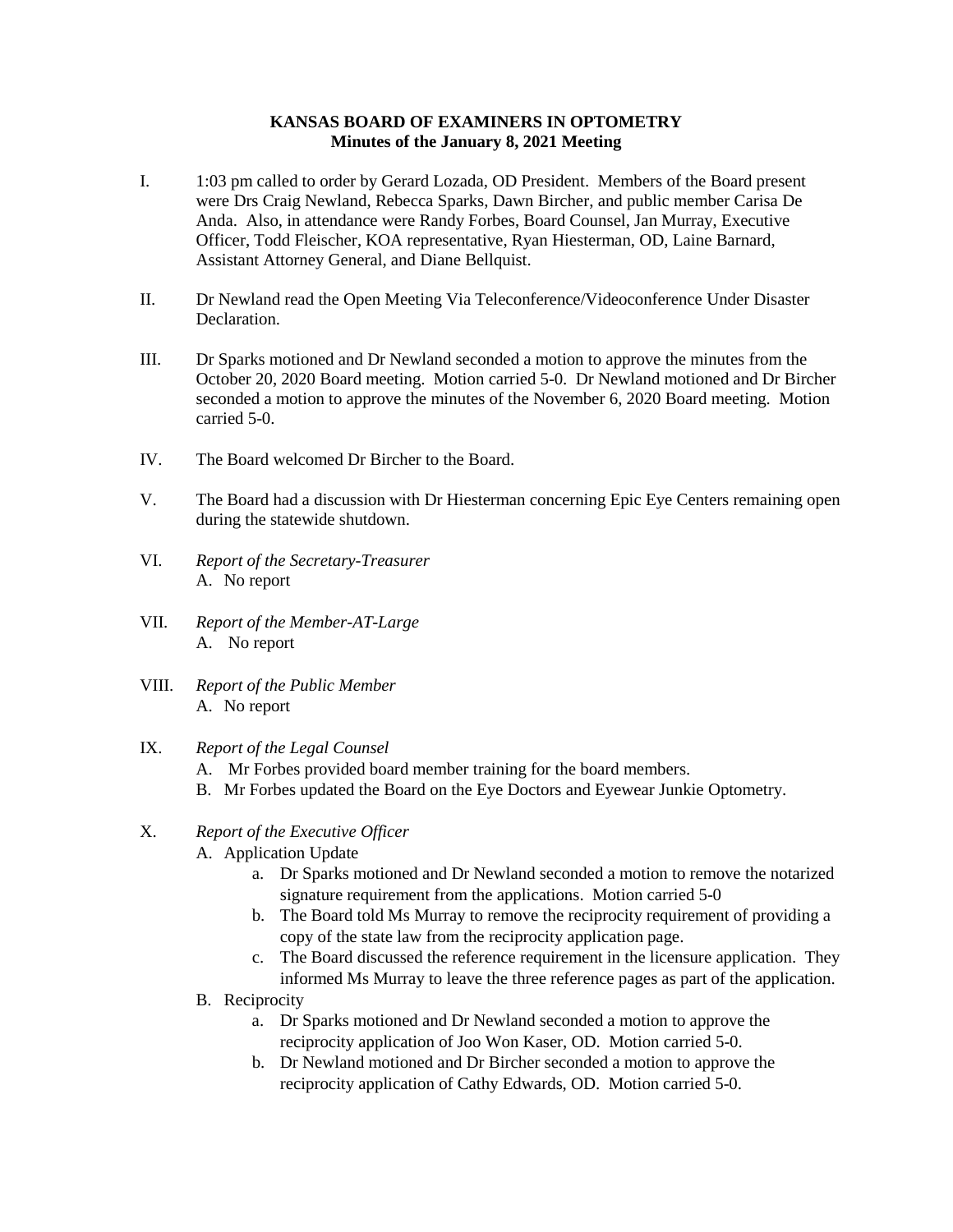- C. The Board informed Ms Murray that there will not be any licensure renewal discounts for optometrists with part-time work status.
- D. Ms Murray asked for newsletter topics.
- E. Trade Names:
	- a. Dr Newland motioned and Dr Sparks seconded a motion to approve the thread name of *Drs Cooper and Banninger, LLC,* 119 W 7<sup>th</sup> St, Concordia, KS for Christopher Banninger, OD and David Cooper, OD. Motion carried 5-0.
	- b. Dr Newland motioned and Dr Bircher seconded a motion to approve the trade name of *Professional Eyecare Regency*, 9616 A Metcalf Ave, Overland Park, KS. Motion carried 5-0.
- F. Ms Murray discussed the new email system that started 01/01/2021.
- G. Ms Murray discussed the Microsoft Teams updates.
- XI. *Report of the President*
	- A. Dr Lozada discussed the results of the Amazon Alexa survey sent to licensees by the Board.
	- B. Dr Lozada obtained the services of KPMG in case accounting services are required by the Board.
	- C. Dr Lozada discussed the 2021 exam. Dr Lozada asked all the Board members to submit 3 questions each for consideration for the next exam by the next meeting.
	- D. Dr Lozada gave an update on complaints filed with Kansas Board of Healing Arts

Dr Newland motioned to move into Executive Session at 4:03pm returning to open session at 4:10 pm. The justification to discuss personnel matters of nonelected personnel. The motion was seconded by Dr Sparks. The motion passed

*The Board adjourned into executive session at 4:03 pm*

## *The Board reconvened at 4:13 pm*

Dr Newland motioned to move into Executive Session at 4.13pm returning to open session at 4:25 pm. The justification to discuss personnel matters of nonelected personnel. The motion was seconded by Dr Bircher. The motion passed.

*The Board adjourned into executive session at 4:13 pm*

## *The Board reconvened at 4:26 pm*

- XII. *Report of the Vice President*
	- A. Dr Newland motioned and Dr Sparks seconded a motion to change classification for the executive officer from classified to unclassified with a salary increase of 7%. Motion carried 5-0.
- XIII. *Comments from the Public*
	- A. Mr Fleischer gave informed the Board that all the CE from their Fall Conference had been submitted to ARBO. It was taking ARBO longer to get the CE entered into the OE Tracker.
	- B. Mr Fleischer updated the Board on current legislature.
- XIV. *Next Meeting*